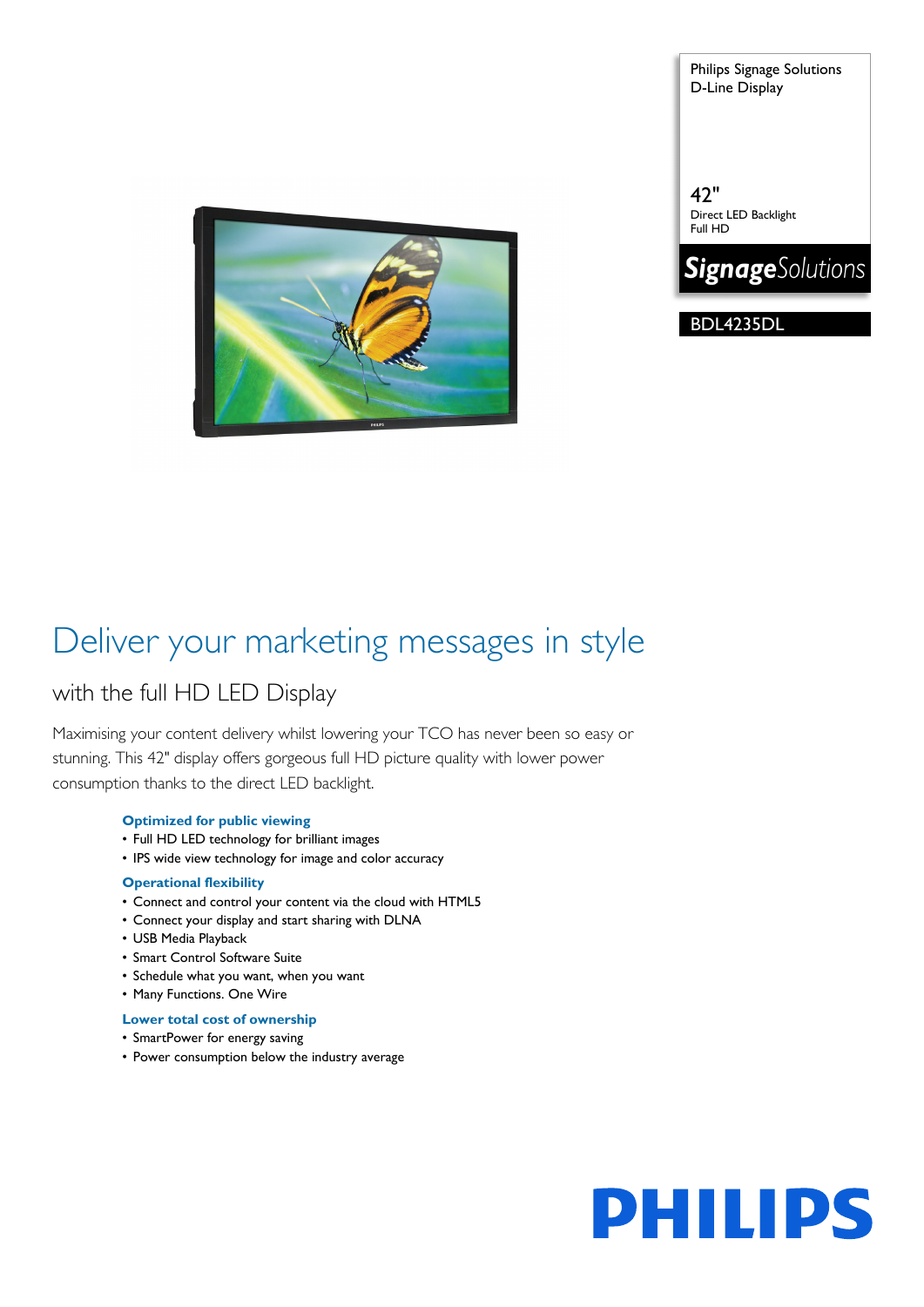## **Highlights**

### **Full HD LED technology**

White LED's are solid state devices which light up to full, consistent brightness faster saving startup time. LED's are free from mercury content which allows for eco-friendly recycling and disposal process. LED's allow for better dimming control of LCD backlight, resulting in super high contrast ratio. It also gives superior color reproduction thanks to consistent brightness across the screen.

### **IPS Display Technology**

Philips IPS displays uses an advanced technology which gives you extra wide viewing angles of 178/178 degree, making it possible to view the display from almost any angle - even in portrait mode. IPS displays gives you remarkably crisp images with vivid colors, especially suitable for professional video wall and menuboard applications which demand color accuracy and consistent brightness at all times.

### **Smart Control**

Control and manage all of the signage displays on your network with this powerful software

tool which allows you to change the settings of your display centrally via an RJ45 or RS232 connection. Smart Control allows you to set the video input, modify the color settings, set the display's ID when creating video walls and even diagnose each display's status, giving you all the power you need to manage your displays from one central location.

### **Share & Stream with DLNA**

Simply share & stream content from your mobile device or media player to your display with all DLNA compliant media devices. Connect each display with an ethernet cable and manage your content real time within your local network. Simply connect your display and start sharing.

### **USB Playback**

Enjoy your own media playback via the USB port. Simply plug in a USB drive, and create your own signage content to convey the marketing messages you want, when you want them. With a wide range of media formats supported, this powerful media player offers an excellent picture and true flexibility.

### **24 hour scheduling function**

BDL4235DL/00

You can freely schedule the right content at the right time to satisfy your customer information needs. Mix and manage your content over multiple video input signals as USB, VGA, DVI and HDMI. Simply create one or more play lists with the scheduling function to be in control of your content 24 hours a day, 7 days a week.

### **SmartPower**

The backlight intensity can be controlled and pre-set by the system to reduce the power consumption by up to 50%, which saves substantially on energy costs.

### **One Wire**

Take full control of your display by running all operational commands as well as your video signal through just one single HDMI cable. This unique feature makes it so much easier and more convenient to ensure the smooth running and maintenance of your display. Consumer Electronics Control (CEC) commands make finding out vital information about your display absolute childsplay.